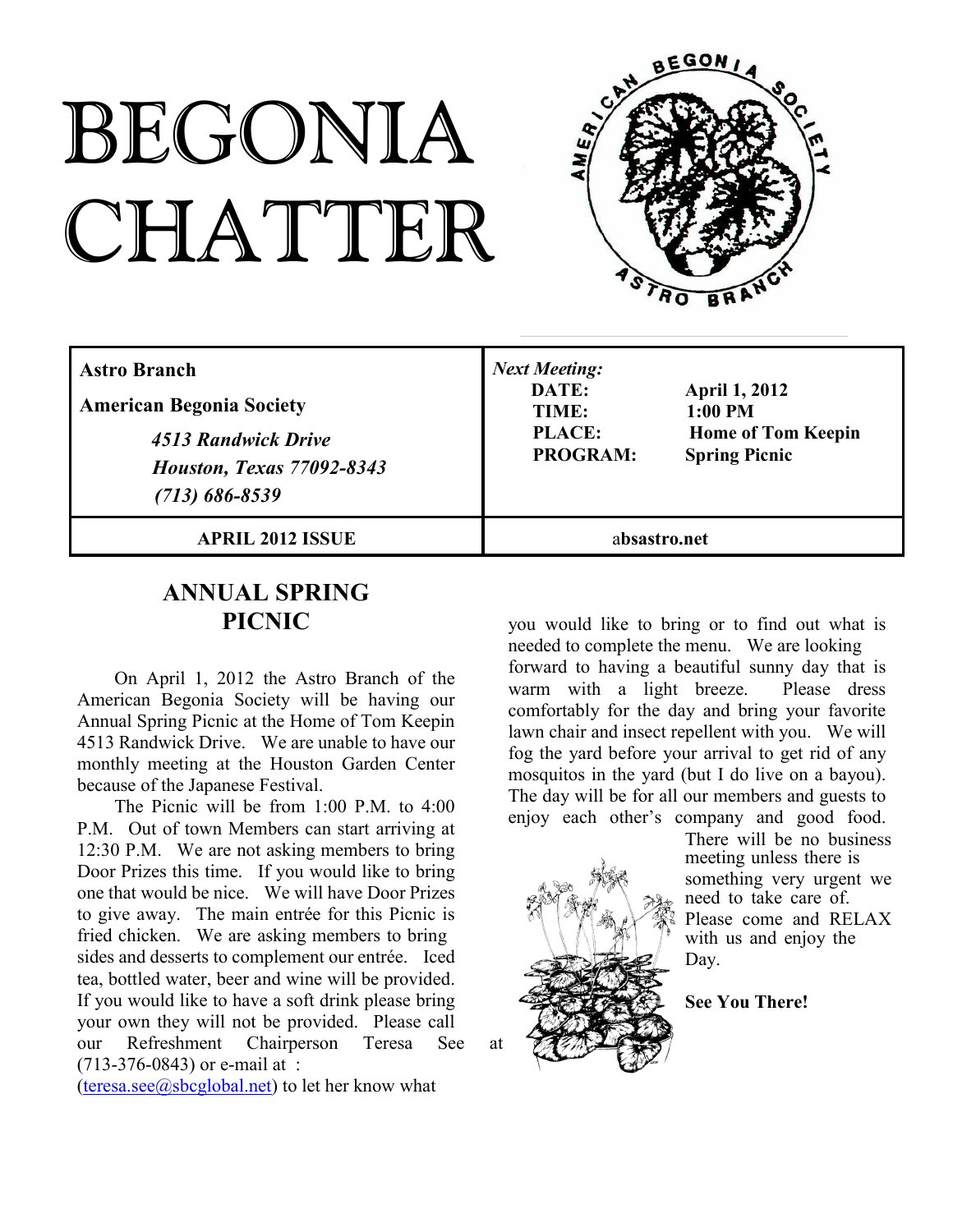#### **PRUNING, PLANTING & TRANSPLANTING**

#### **April**

| 1 <sup>st</sup>            | Cancer    |
|----------------------------|-----------|
| $8^{th}$ & 9 <sup>th</sup> | Scorpio   |
| $12^{th}$ & $13^{th}$      | Capricorn |
| $17^{th}$ & $18^{th}$      | Pisces    |
| $22^{nd}$ & $23^{rd}$      | Taurus    |
| $27^{th}$ & $28^{th}$      | Cancer    |
|                            |           |

#### **May**

| $6^{\text{th}}$ & $7^{\text{th}}$ | Scorpio   |
|-----------------------------------|-----------|
| $10^{th}$ & $11^{th}$             | Capricorn |
| $14^{th}$ & $15^{th}$             | Pisces    |
| $19^{th}$ & $20^{th}$             | Taurus    |
| $24^{th}$ & $25^{th}$             | Cancer    |

- Planting and Transplanting are best done in Cancer, Scorpio and Pisces with Cancer being the best.
- Best Pruning for quick growth is first Taurus and then Capricorn.

#### **WEATHER FORECAST FOR APRIL**

According to the United States Weather Service, Houston and surrounding area fall in Region 7 of the National Weather Map. Here is what is expected for the month of April.

Temperatures should be near normal and precipitation also near normal. Temperatures should average from 59 degrees in the North to 67 degrees in the south. Coolest April temperatures are 1-3, 7-12, 20-25 and 29-30. Locally heavy thunderstorms with some possibly being severe, and areas of steady rain and drizzle about April 1, 6-10, 19-23, 28-30. There is a moderate chance for hail and/or tornados. Increasing humidity expected.

(Taken from **Harris Farmer's Almanac 2012)**



### **ANNUAL FUND RAISER 2012**

The Annual Fund Raiser for the Astro Branch of the American Begonia Society will be held on **April 14th .** Another Place In Time 1102 Tulane @ West 11th is our location once again this year.

**The hours are 10:00 A.M. to 4:00 P.M.** Another Place In time opens a 9:00 A.M. and needs some time to get things set up for their days business As it is every year we are asking that members please do not park in the front of the shop. We want to leave those few spaces for customers to do business and for our sale. There is parking available on the side of the shop and also on Tulane.

We have a little over 1,000 4 inch plants being grown for our sale at JJL Greenhouses by our friend and member Debbie.

If you would like something to eat or drink while you are working or shopping please bring it with you as there is nothing available at the shop. There are fast food places and convenience stores in the area for your convenience also.

Mike and the employees of Another Place In Time have been telling us that almost everyone that comes in the shop ask when we will be having our sale.

Please come and shop and stay a while to help with customers. It will be time well spent meeting our customers.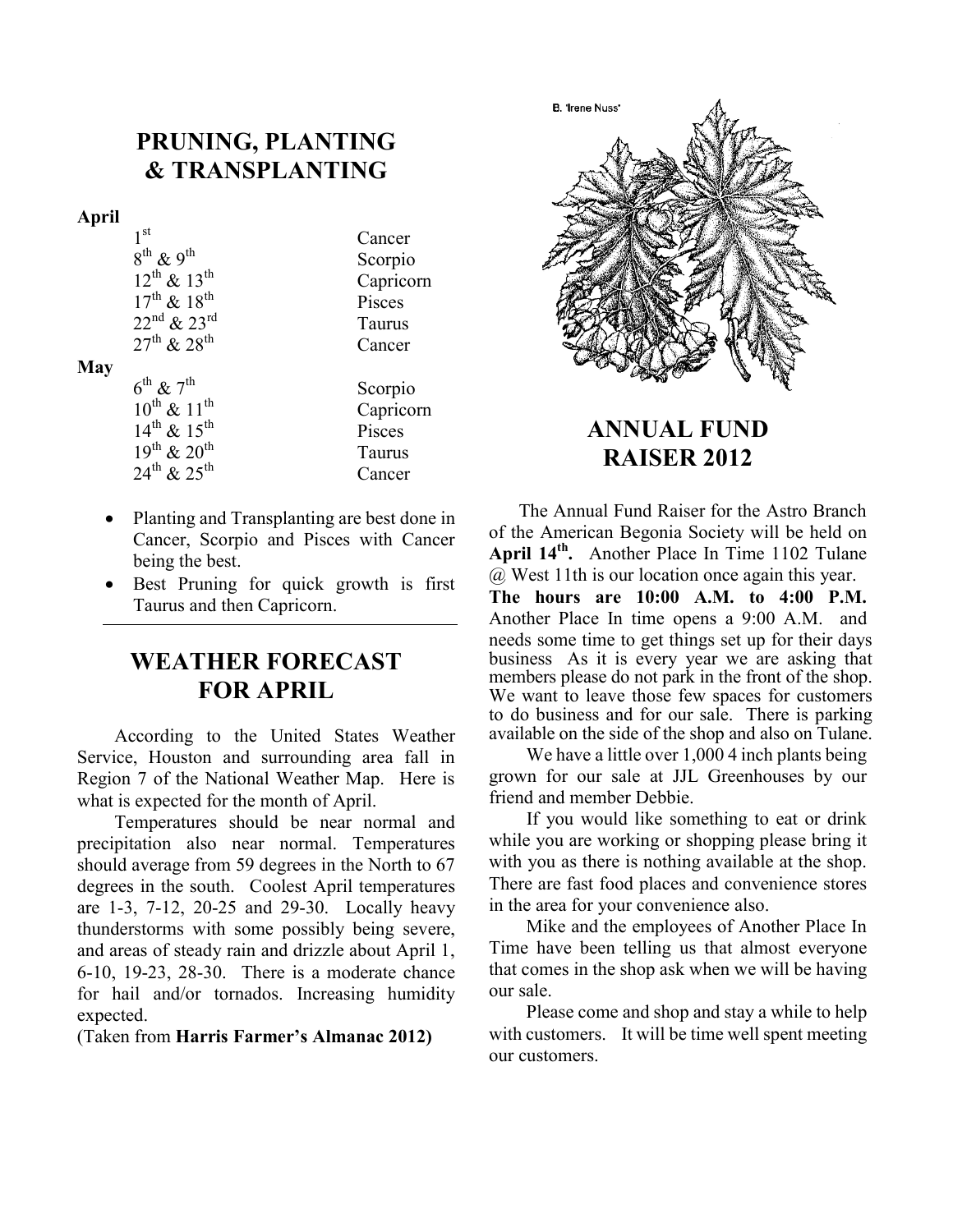#### **MINUTES OF THE MARCH 4, 2012 MEETING**

The March 4, 2012 meeting of the Astro Branch of the American Begonia Society was called to order at 2:00 P.M. by President Donna Robert. President Robert welcomed members and thanked them for coming. Refreshment Hostess' **Susan Willis, Faye Stansberry** and **Irene Bragg** were also thanked for their assortment of goodies they provided for the meeting. President Robert announced that we would not be meeting at the Houston Garden Center in April due to the Japanese Festival and would be having our Annual spring Picnic on April  $1<sup>st</sup>$  at the home of Tom Keepin. It was announced that Fried chicken would be the main entrée. Refreshment chair Teresa See passed around a list for members to sign up to bring food items to the picnic. Tom Keepin had Membership rosters available for members who hadn't received one at the February meeting. The Treasurers report was given by Tom Keepin stating that the treasury is very healthy. President Robert asked if we had any guests and none were present. It was announced that the Southwest Region Get-together will be held in San Antonio on May 16-20. TheAnnual Fund Raiser will be held at Another Place In Time on April 14<sup>th.</sup> Members were asked not to park in the front of the shop. Shirll Manes announced tht the San Jacinto Branch would be having their Plant Sale in Kema March  $10^{th}$ <br>&  $11^{th}$ . Brenda Andrews spoke about Brenda Andrews spoke about projects for plant stands and had copies available for interested members.

A short recess was called before the program began. Vice-President and Program Chair Shirll Manes Introduced Jane Anderson, Irene Bragg, Gail MacGregor, Leigh Boyer, and Tom Keepin to talk about the plants that they had brought in turn

.

The drawings were held and the winners are: Raffle:

B. 'Laguna' - won by Guadalupe Hoelscher B. 'Non-Stop' - was won by Janet Carpenter. Name Tag Plant: Won by Mike Bragg Meeting was adjourned at 4:00 P.M.

> Respectfully submitted by Janet Carpenter (For Betsy Ginsburg, Secretary)



#### **THANK YOU**

 The March 4, 2012 meeting was very interesting and informative. As is usually the case once the meeting was called to order things moved very quickly from the Business meeting to the Program and drawings. We had so much fun with the Program and our members telling us all about the plants they had brought. After the meeting was over I realized that I had not thanked our members for bringing in their plants for the program and talk about them. I would like to take a moment to say Thank you to **Jane Anderson**, **Leigh Boyer, Gail MacGregor** and **Tom Keepin** for bringing in their plants and giving us such an interesting Program.

**Thank you!** Shirll Manes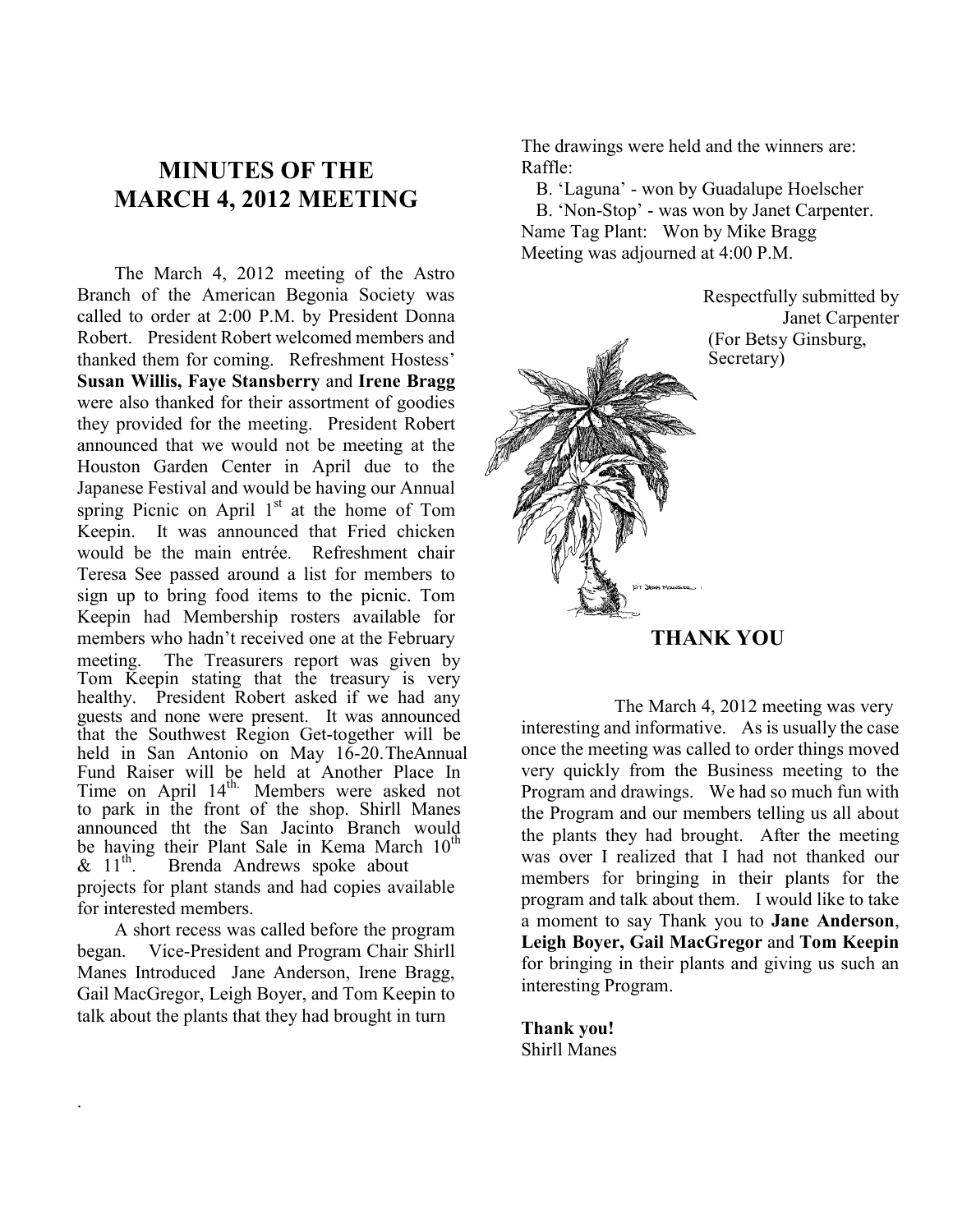### **"FROM PROP BOX TO SHOW'**

Seminar review by Sue Hessel

Mary Bucholtz' seminar "From Prop Box to Show" could also have been entitled "Showing is Sharing and Caring" She gave us a neat timetable to prepare our plants for show and some different and environmentally sound suggestions for propping.

Five months before a show, choose your potential entries and isolate them in a space large enough for good air circulation (this helps in preventing mildew and strengthening leaves and stems). Now start caring, repotting, pinching (flowers too), feeding, staking and grooming. Vary the mildew spray-one recipe is 2 teaspoons of baking soda to 1 gallon of water. If rhizomes are crawling out of the pot, pinch or bend them around inside of the pot and stake them in place for a few weeks. Also feed them with a high phosphorus fertilizer (phosphorus is the middle number on the fertilizer container).

Two months before the show, give your plants the maximum amount of light they can use. If the weather has warmed foliar feeding may begin. Canes get higher phosphorus once a week now.

One month before the show, trim your stakes, clean the pots (with vinegar and water), and clean foliage (with dishwashing liquid in water, or Safer soap).

A few days before the show water well, trim minor damage on leaf edges with scissors (making sure to follow the leaf shape). Apply a fresh dressing of top soil.

When you arrive at the show, water your plants and do a final dusting and cleaning.

Now go back to the showing is sharing. For five months you've been pinching – with sterile scissors! – and propagating! Always remember to label everything with a waterproof pen as you go along. Make labels from a cut-up bleach bottle – you can cue the bottom of the bottle as a saucer, and the top as a funnel, too.

Ways to prop are:

1. In water:

This method is good for canes and some leaves. When roots are  $\frac{1}{2}$  - 1" long, add vermiculite/perlite to the water a few days before potting to help keep roots from balling up.

2. In prop boxes:

Leaf cuttings - leave 1-2"stem. Set so the leaf doesn't touch the medium. Semps – must have side branches to get a full plant' Rhizomes – cut so they're not twisted. Make sure you put the down side down. Hold with a hairpin and pinch out the growing tip. 3. Paper Towels in prop boxes:

4. Moisten towels (approximately 4); place leaves on them, with the labels beside the leaves. Roots should appear in around 3 weeks. If you need to re-moisten towels do so from the edge – don't worry if roots stick to the towels. Just pot the towel, too.

When plants are rooted, open the prop box around 1" for a week. Keep sliding the lid off gradually to harden the plants. After potting, leave opts on moistened sphagnum, perlite, or vermiculite for added humidity.

Make sure each plant is labeled, and share them at the show with all those who "oooh and aaah" over their parents – which hopefully have won blue ribbons, trophies, and maybe even a cultural award.

*(Tthis article was taken from* **the Begonian** *Volume 59, January-February 1992 page 28.)*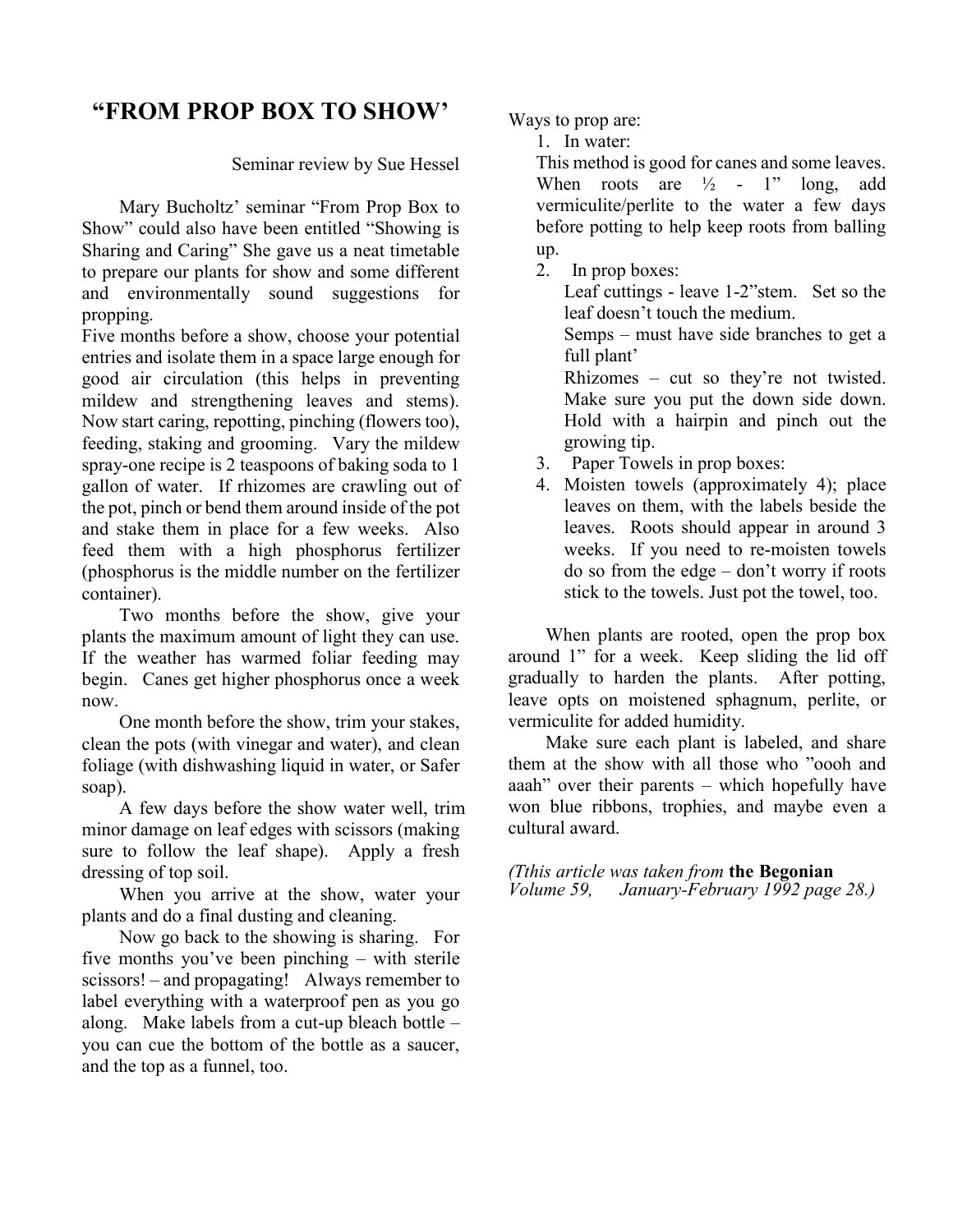# Astro Members Enjoying the March Meeting!











**Main Lobby One Hermann Circle Drive** Houston, Texas. 77030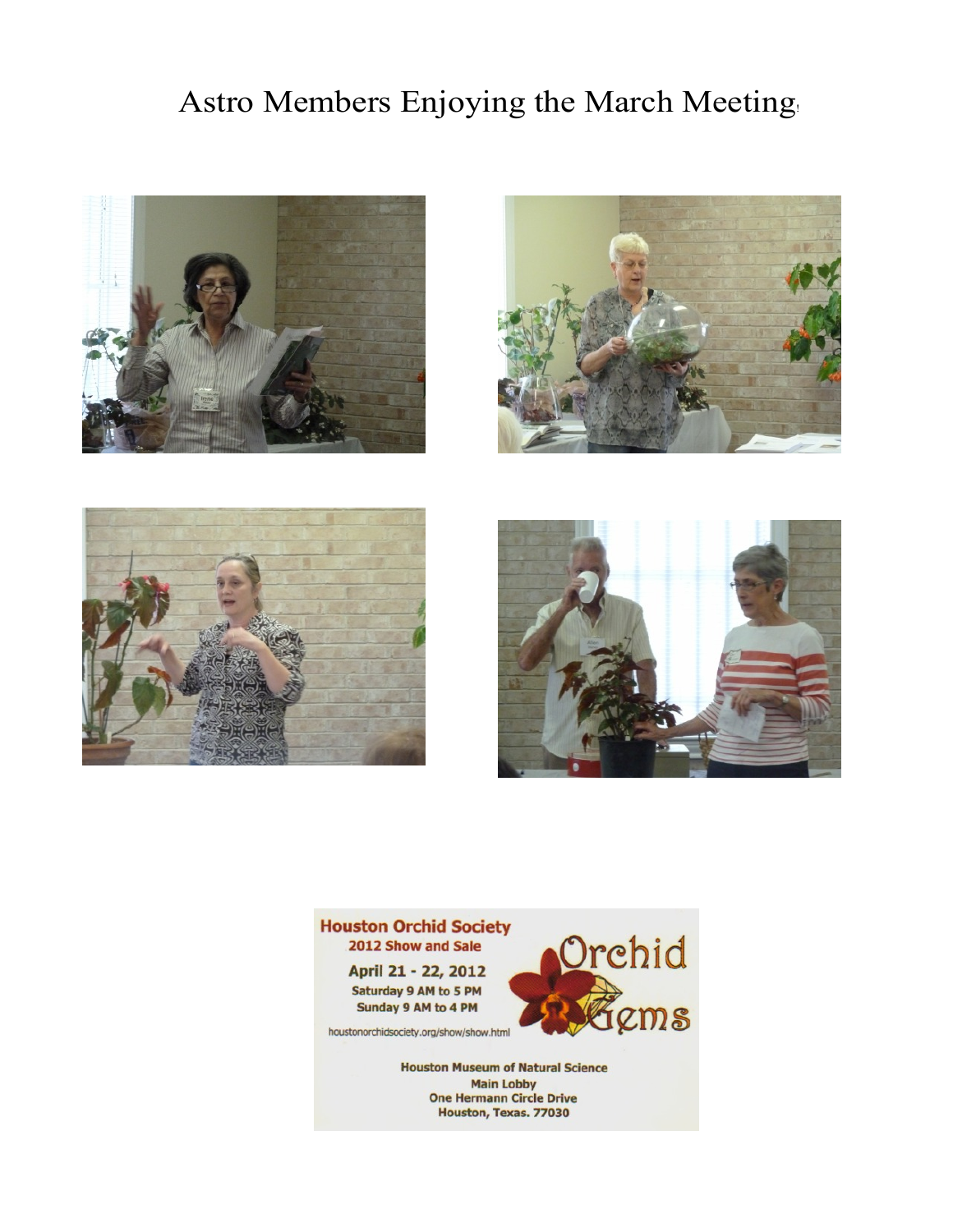## **MEMORIAL NOTICE**

Our beloved Gaye Ann Love died on November 20, 2011. Her family would be pleased to have<br>you join with us in a memorial celebrating her life.

#### WHEN:

April 14. 2012 (the month of her birthday) 3:00 p.m. - 5:00 p.m.

'WHERE:

Northwoods Unitarian Church 1370 North Millbend Dr. The Woodlands, TX 77380

DIRECTIONS:<br>From I~45 take Woodlands Parkway (west) to the first traffic light. Turn left (south) on Many<br>Pines. Follow Many Pines *to* North Millbend Dr. and tam right/west). Church is on right about<br>one fourth mile. If y

#### **LODGING**

A limited number of rooms have been reserved at a nearby hotel for this event. Call if you need information about lodging.

281-384-4388 Orval's celt 281-543-9958 Mildred's cell

In lieu of flowers, please pass on an act of kindness to someone you find in need.